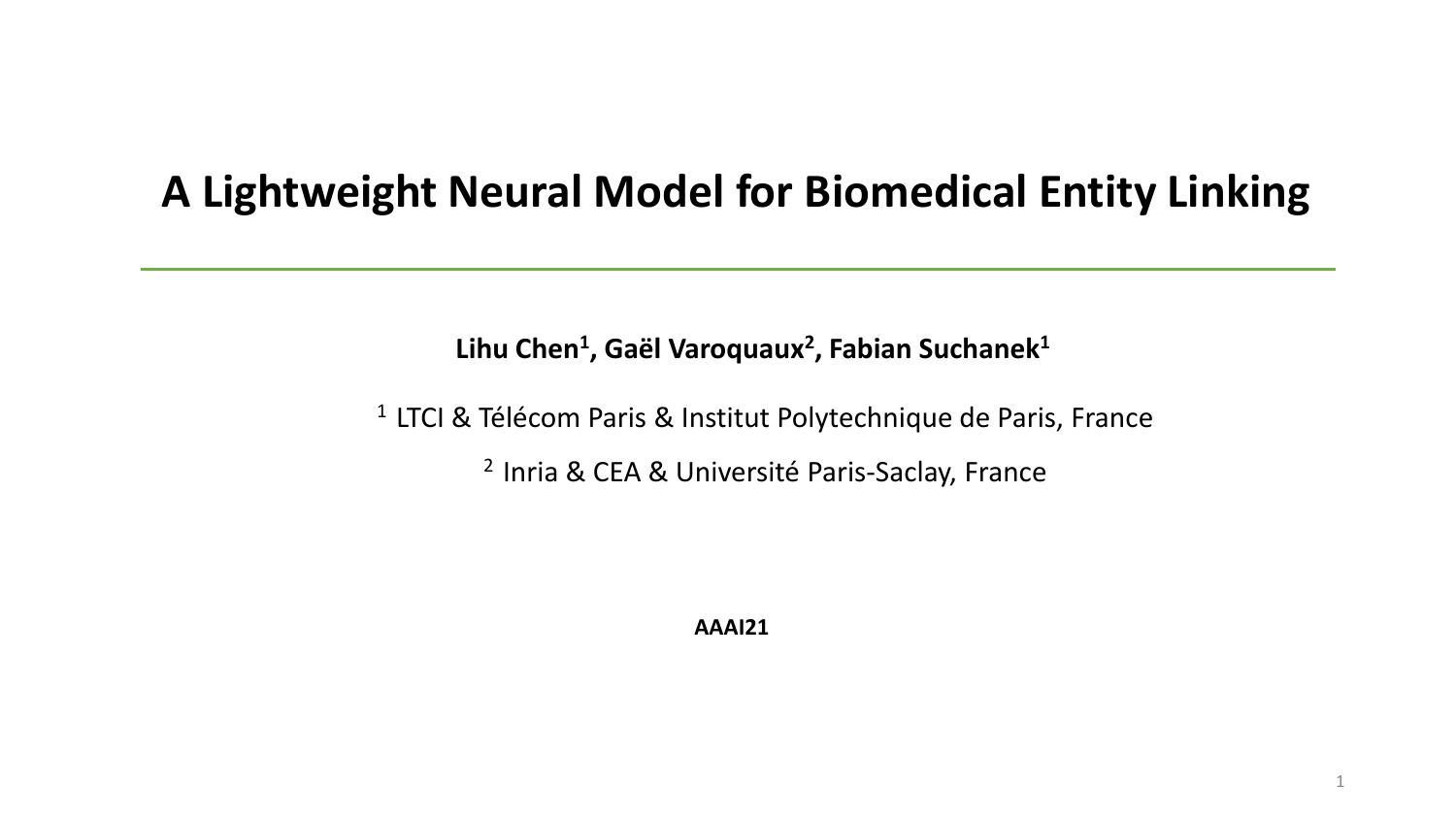Entity linking (Entity Normalization) is the task of mapping entity mentions in text documents to standard entities in a given knowledge base.

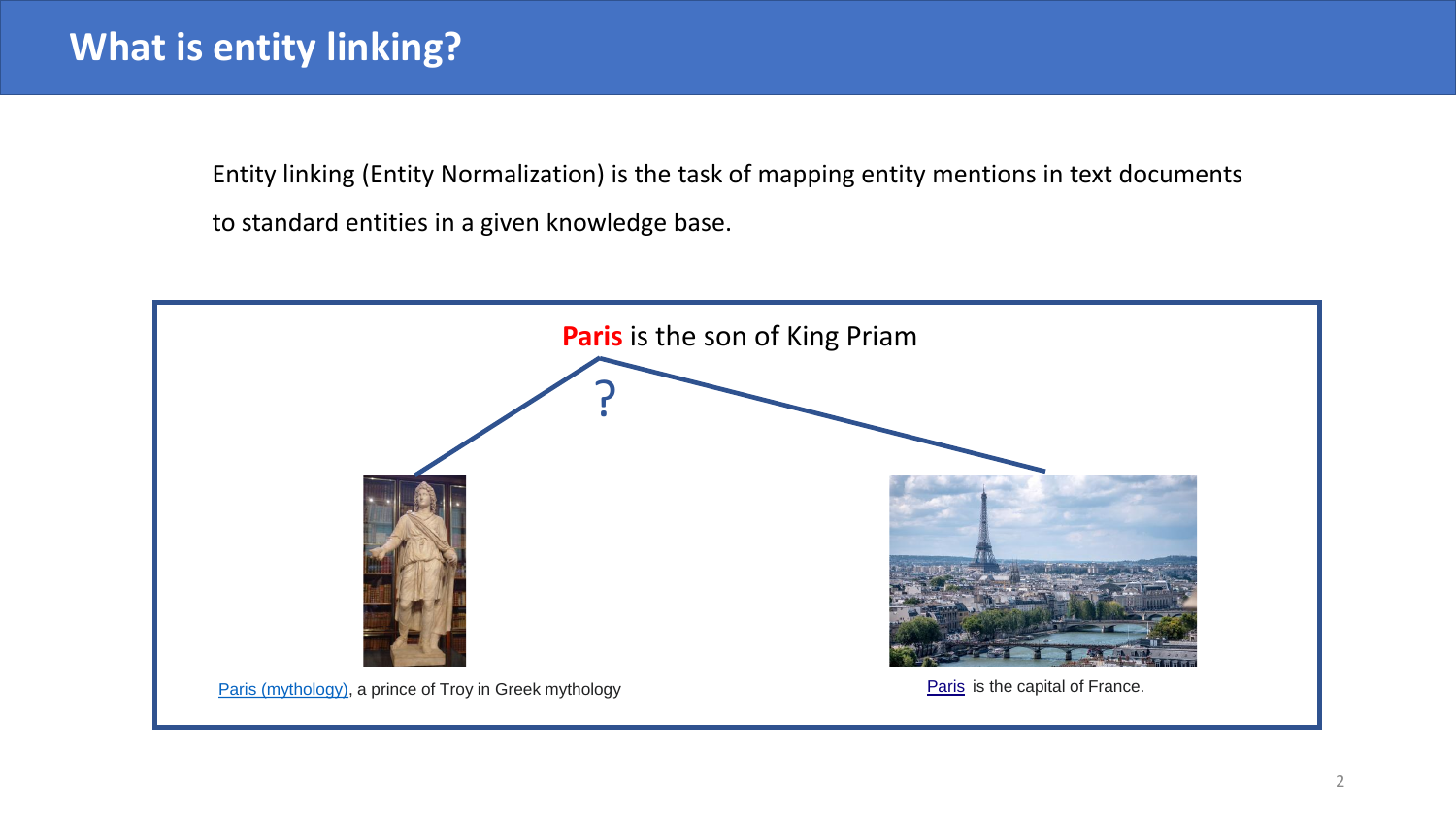# **Biomedical Entity Linking**

In the biomedical domain, entity linking maps mentions of diseases, drugs, and measures to normalized entities in standard vocabularies

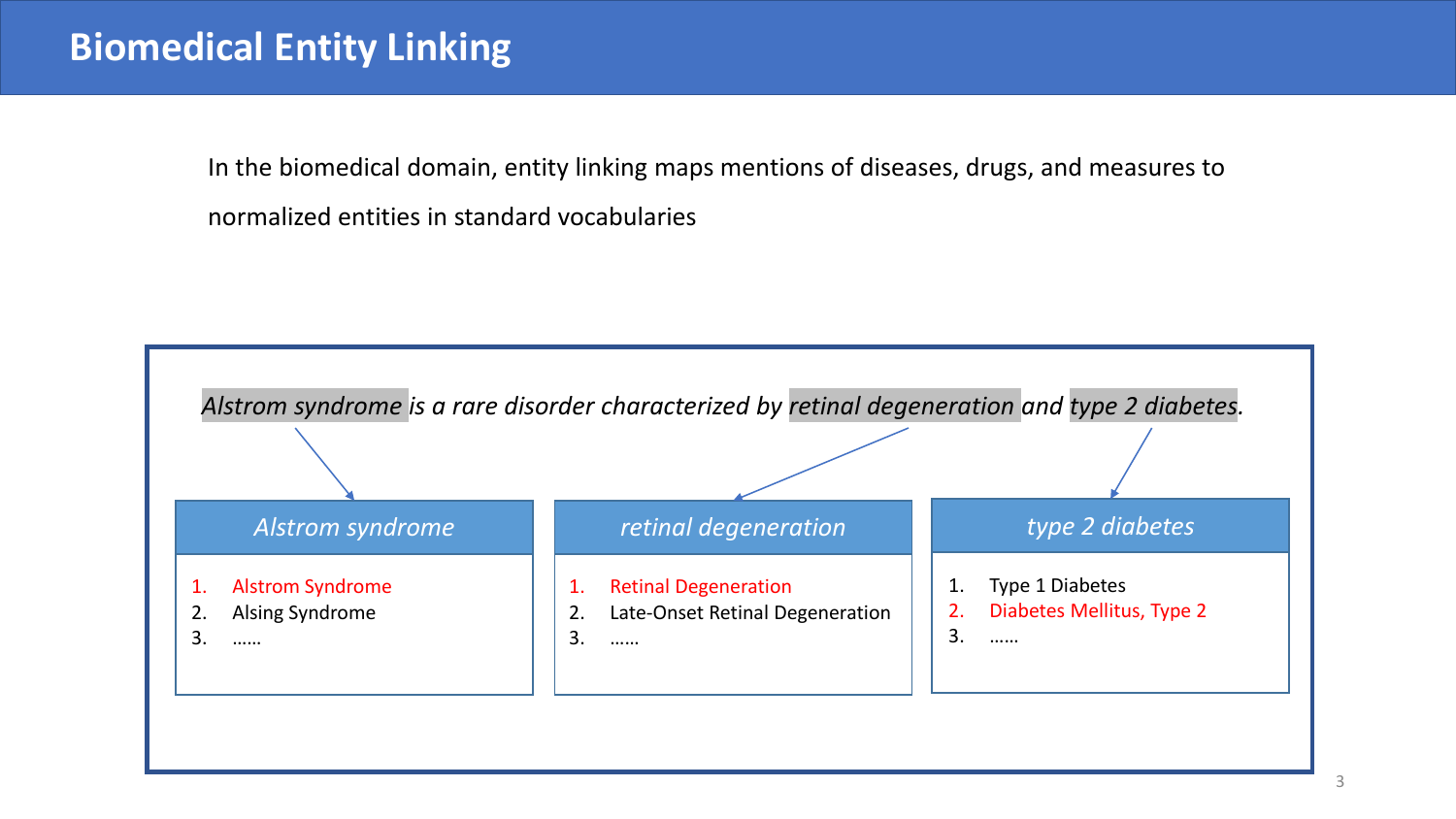# **Applications & Challenges**

# ❑ **Application**

- Biomedical Information Extraction
- Data Integration of Medical Information System

### ❑ **Challenge**

- Surface forms vary markedly
- Canonical forms look alike
- Biomedical KBs contain only surface forms of entities



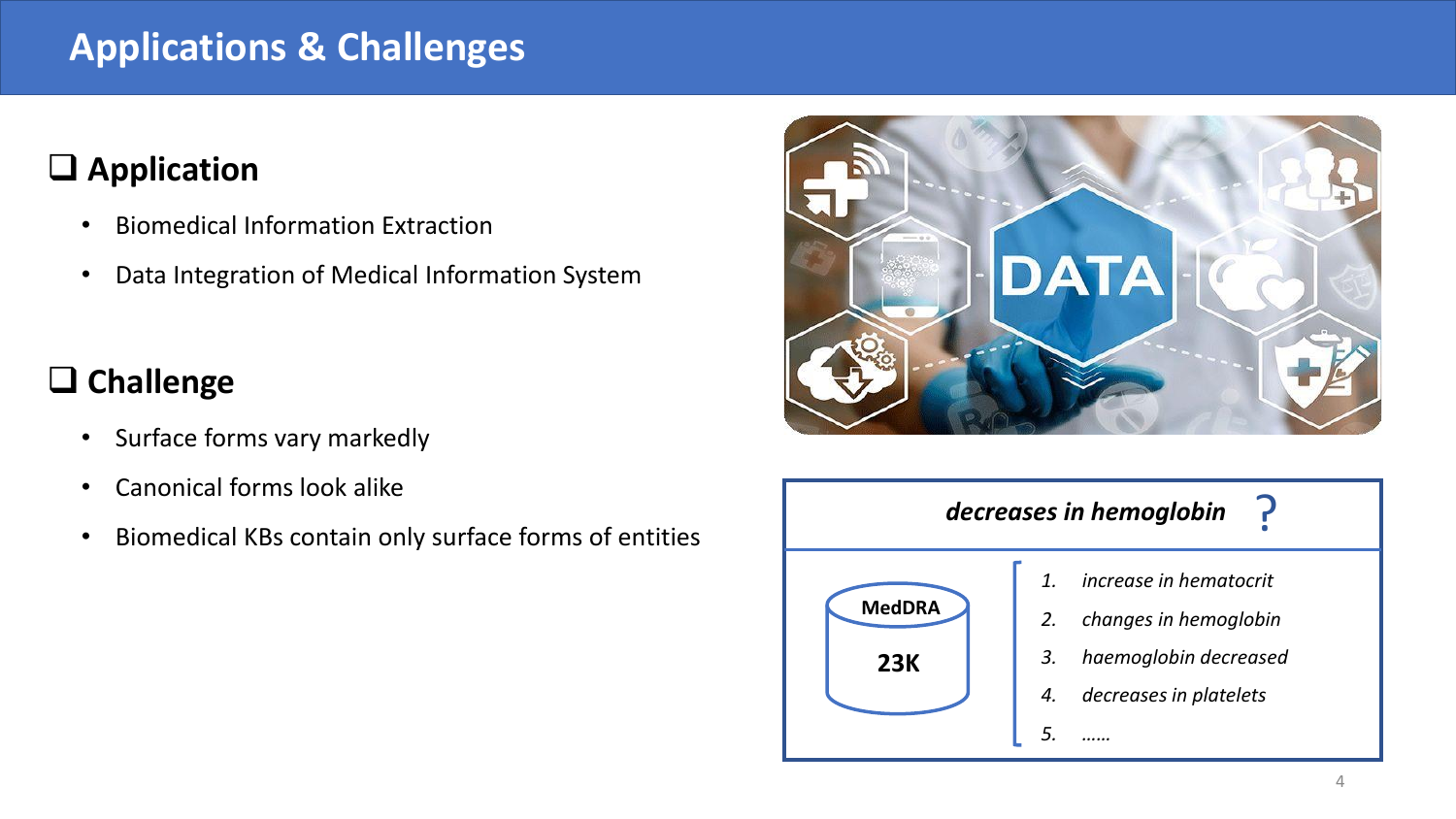# **Related Work**

### ❑ **Rule-based Approach**

• Pre-define rules manually to measure a string similarity.  $[1-3]$ 

#### ❑ **Machine Learning Approach**

- Dnorm $[4]$
- TaggerOne $^{[5]}$
- Learning to Rank<sup>[6]</sup>

#### ❑ **Deep Learning Approach**

- CNN-based Ranking $^{[7]}$
- RNN Model<sup>[8]</sup>

### ❑ **BERT-based Approach**

- $\cdot$  BERT<sup>[9]</sup>
- Clinical BERT<sup>[10]</sup>
- $\bullet$  BioBERT<sup>[11]</sup>

need to define rules manually

cannot recognize semantically related words well

context-independent representation of each word

large amounts of parameters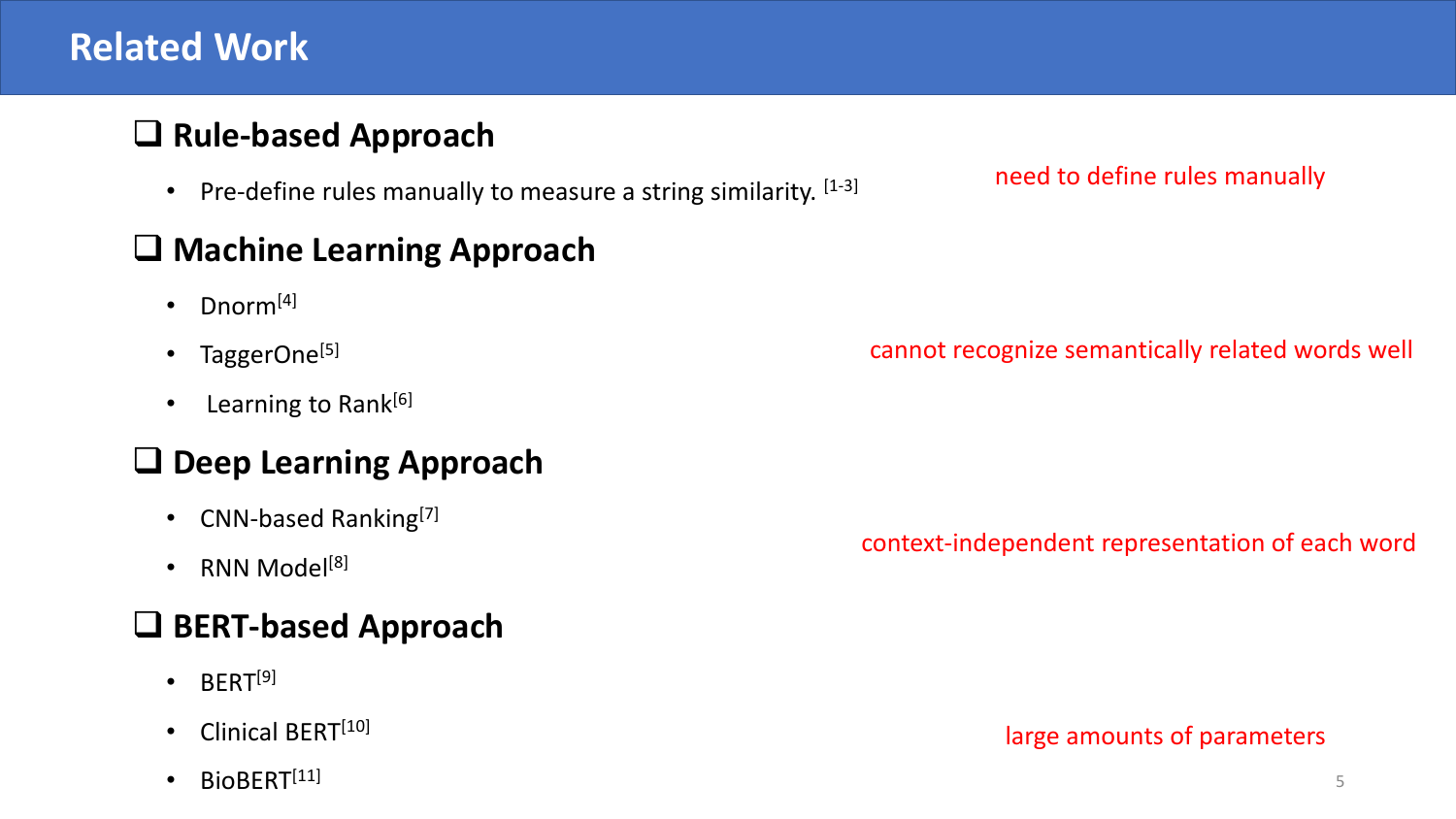### **Contribution**

BERT-based methods have advanced the state-of-the-art.

However, they often have hundreds of millions of parameters and require

**heavy computing resources**, which limits their applications in resource-limited scenarios.

### ❑ **Contribution**

- Propose a **simple** and **lightweight** neural model for biomedical entity linking
- Achieve a competitive performance with BERT-based models
- Explore how to add **prior**, **context** and **coherence** features for this task

• **23x smaller** and **6.4x faster** than BERT-based models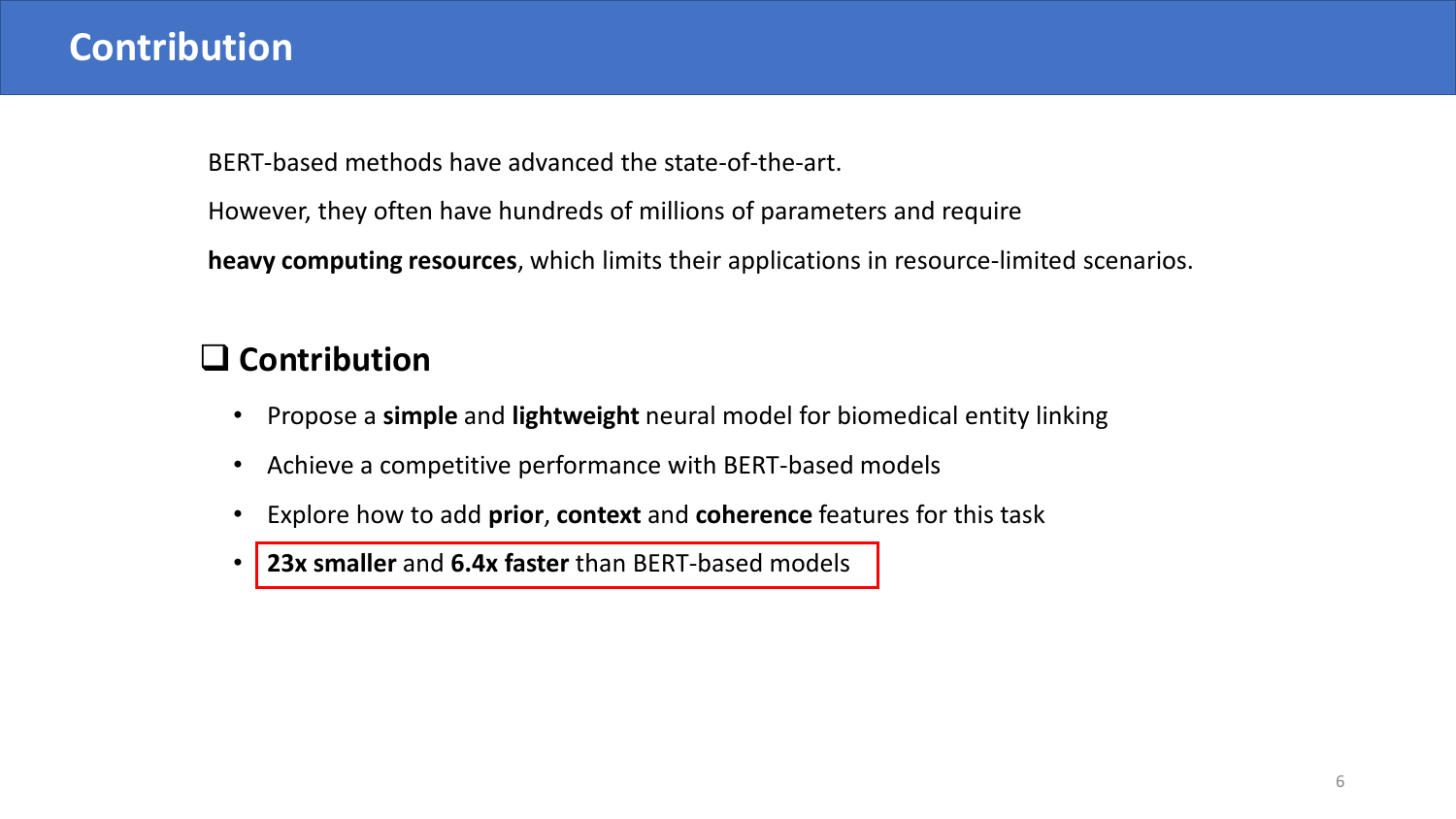### **Problem Definition & Framework**

- **Input (1):** a knowledge base (KB), i.e., a list of entities, each with one or more names
- **Input (2):** a corpus, i.e., a set of text documents in which certain text spans have been tagged as entity mentions
- **Goal:** to link each entity mention to the correct entity in the KB

#### **A Framework of Biomedical Entity Linking**

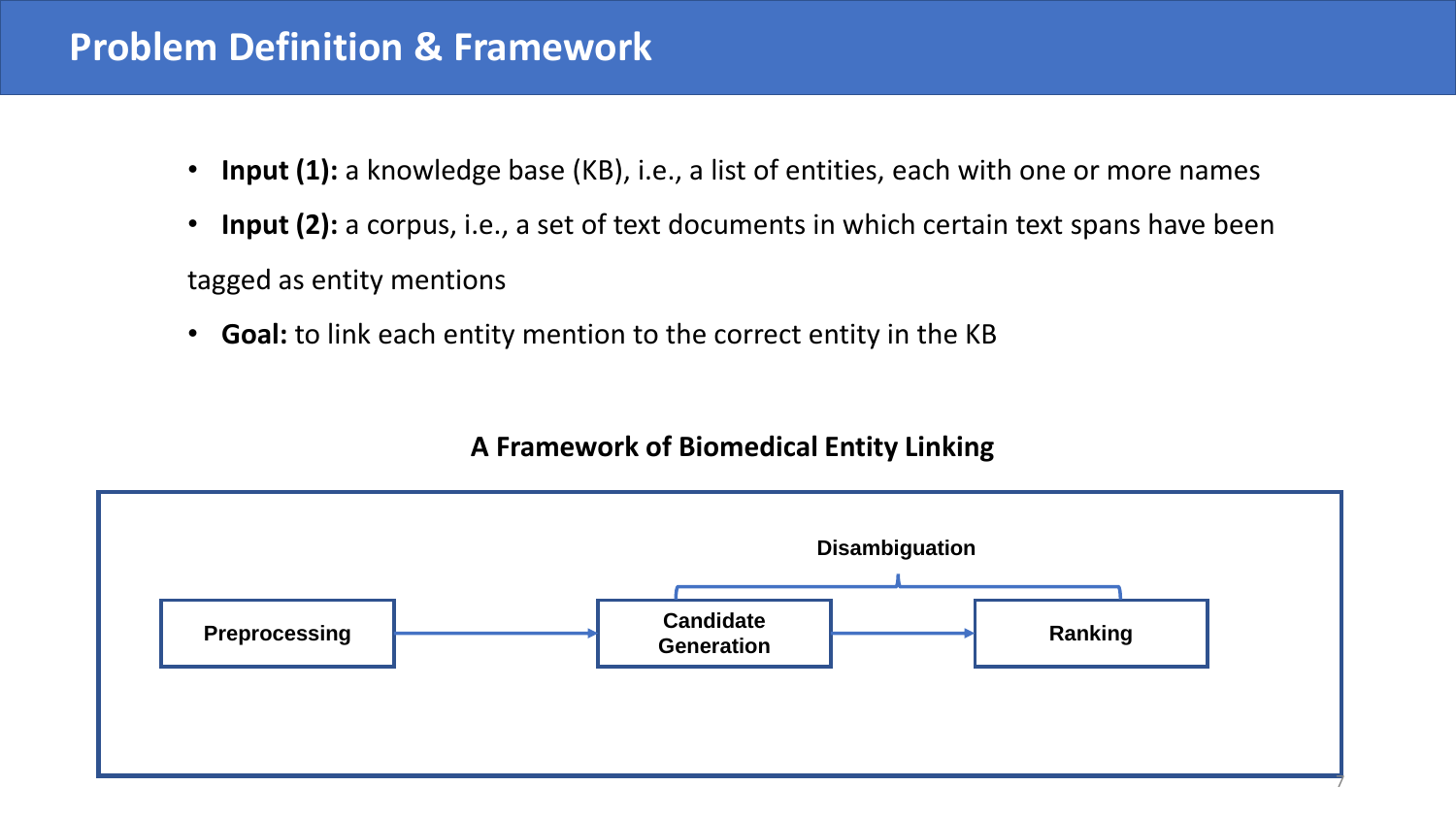# Input Sentence

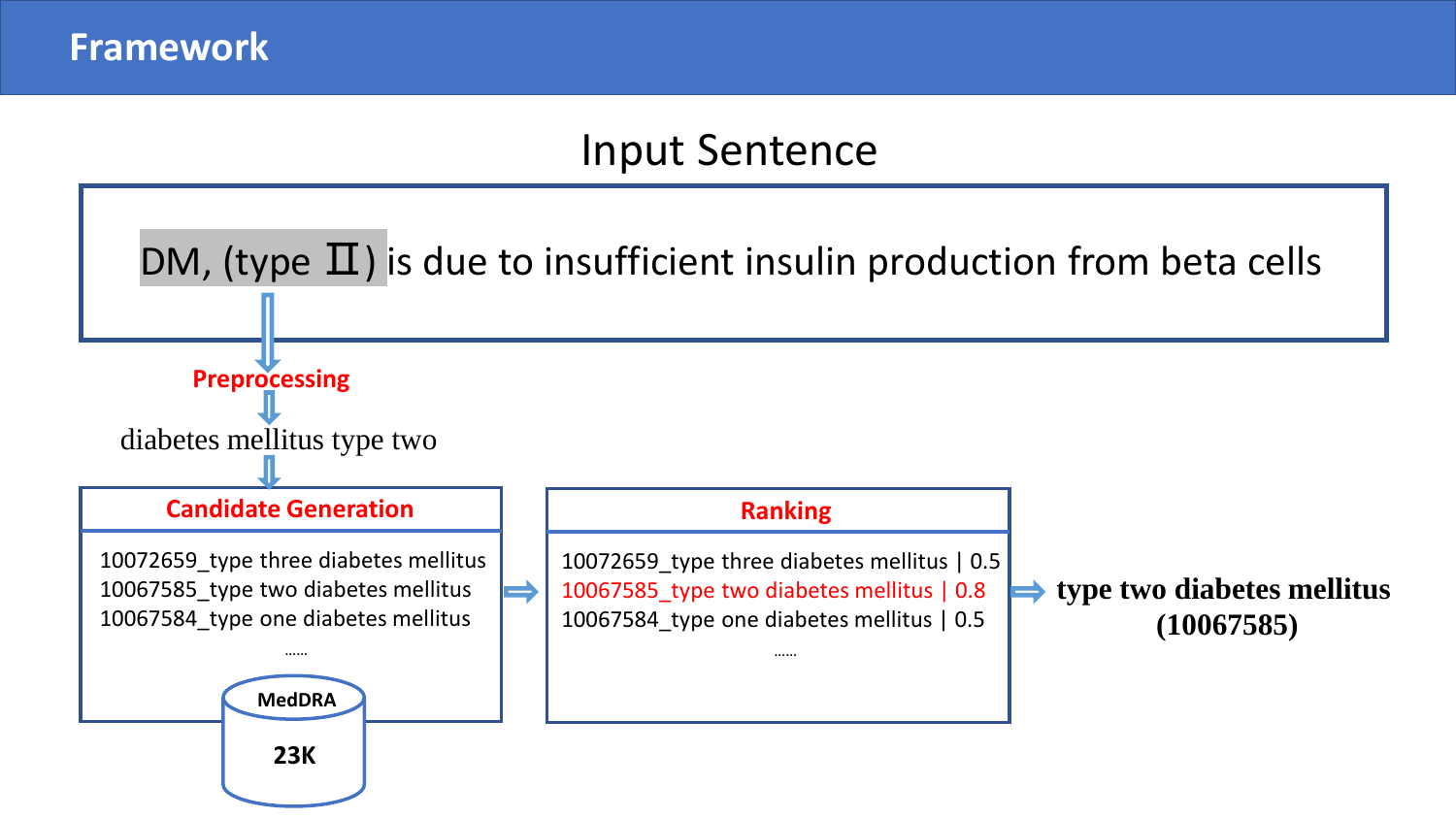# **Our Approach: Preprocessing**

#### ❑ **Abbreviation Expansion**

- Ab3p Toolkit $[12]$
- Abbreviation dictionary<sup>[3]</sup>

#### ❑ **Numeral Replacement**

• Replace all forms (e.g., Arabic, Roman…) with spelled-out

English numerals.

#### ❑ **KB Augmentation**

• Augment the KB by adding all names from the training set

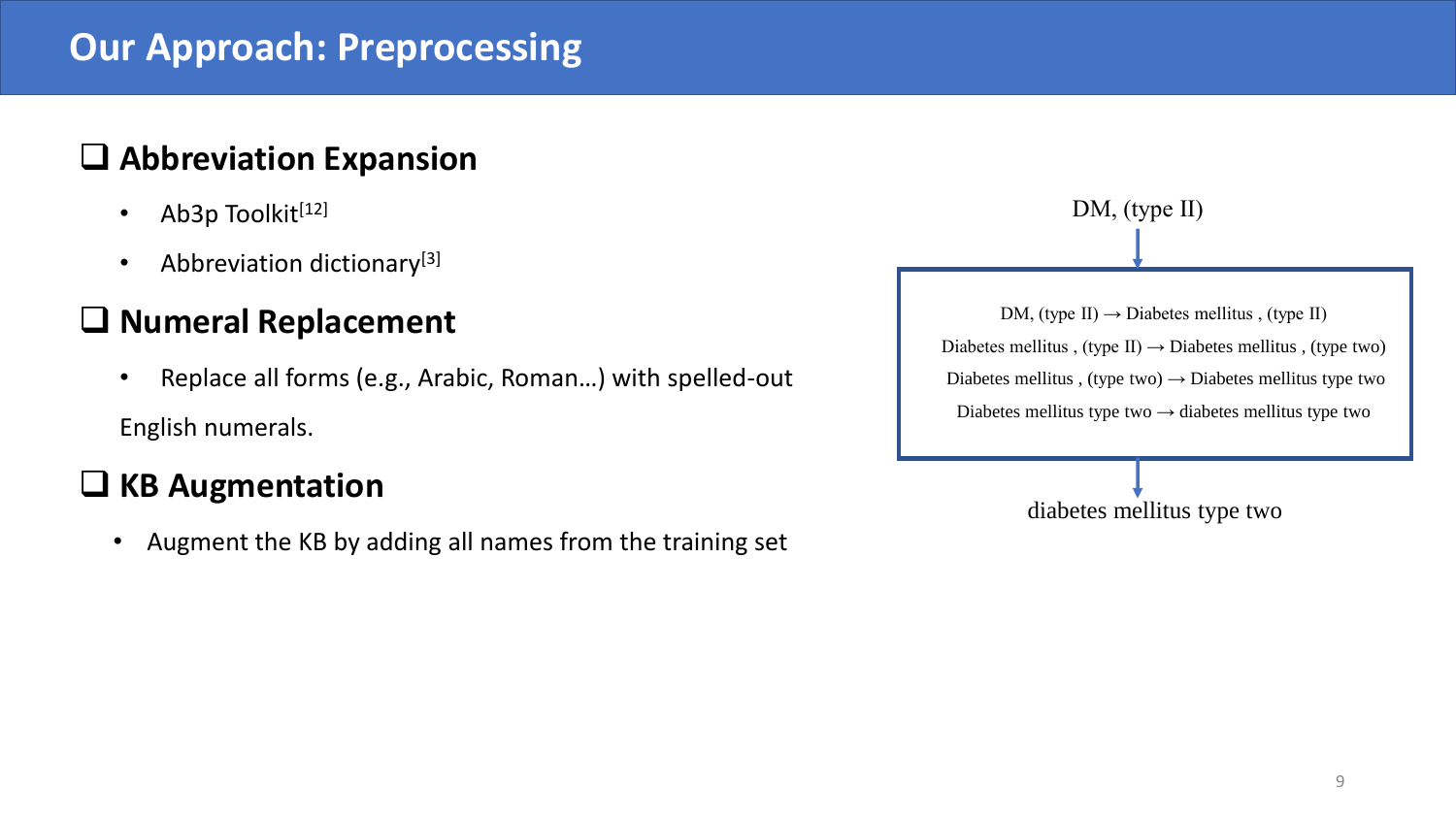### **Our Approach: Candidate Generation**

#### ❑ **Input**

- a mention  $M$  and a knowledge base (KB)
- each entity E in the KB has a certain number of names  $\{S_1^E,S_2^E,...,S_n^E\}$
- a pre-trained word embedding matrix  $V \in \mathbb{R}^{d \times |V|}$

#### ❑ **Output**

• For the mention M, we generate a set  $C_M$  of candidate entities from the KB.

That is,  $C_M = \{ \langle E_1, S_1 \rangle, \langle E_2, S_2 \rangle, \dots, \langle E_k, S_k \rangle \}$ 

#### ❑ **Algorithm**

use word embeddings to represent each tokens in a name,  $M = \{m_1, m_2, ..., m_{|M|}\}\$ ,  $S = \{s_1, s_2, ..., s_{|S|}\}\$ **foreach** entity E in KB **do foreach** name S of E **do**  $\mathop{\mathsf{forecast}}$  token in  $\mathop{\mathsf{M}}$  calculate  $Acos(m_i, S) = \max\{cos(m_i, s_j) |$   $s_j \in S\}$  $\bm{\mathsf{foreach}}$  token in  $S$  calculate  $Acos(s_j,M) = \max\{cos(s_j,m_i) | \, m_i \in M\}$ calculate similarity:  $Sim(M,S) = \ 1/(|M|+|S|) \ \left( \sum_{m_i \in M} A cos(m_i,S) + \sum_{s_j \in S} A cos(s_j,M) \right)$ use the maximum  $Sim(M, S)$  as the similarity between M and E return top-k entities with the highest  $Sim(M, E)$ , so  $C_M = \{ \langle E_1, S_1 \rangle, \langle E_2, S_2 \rangle, \dots, \langle E_k, S_k \rangle \}$ 

10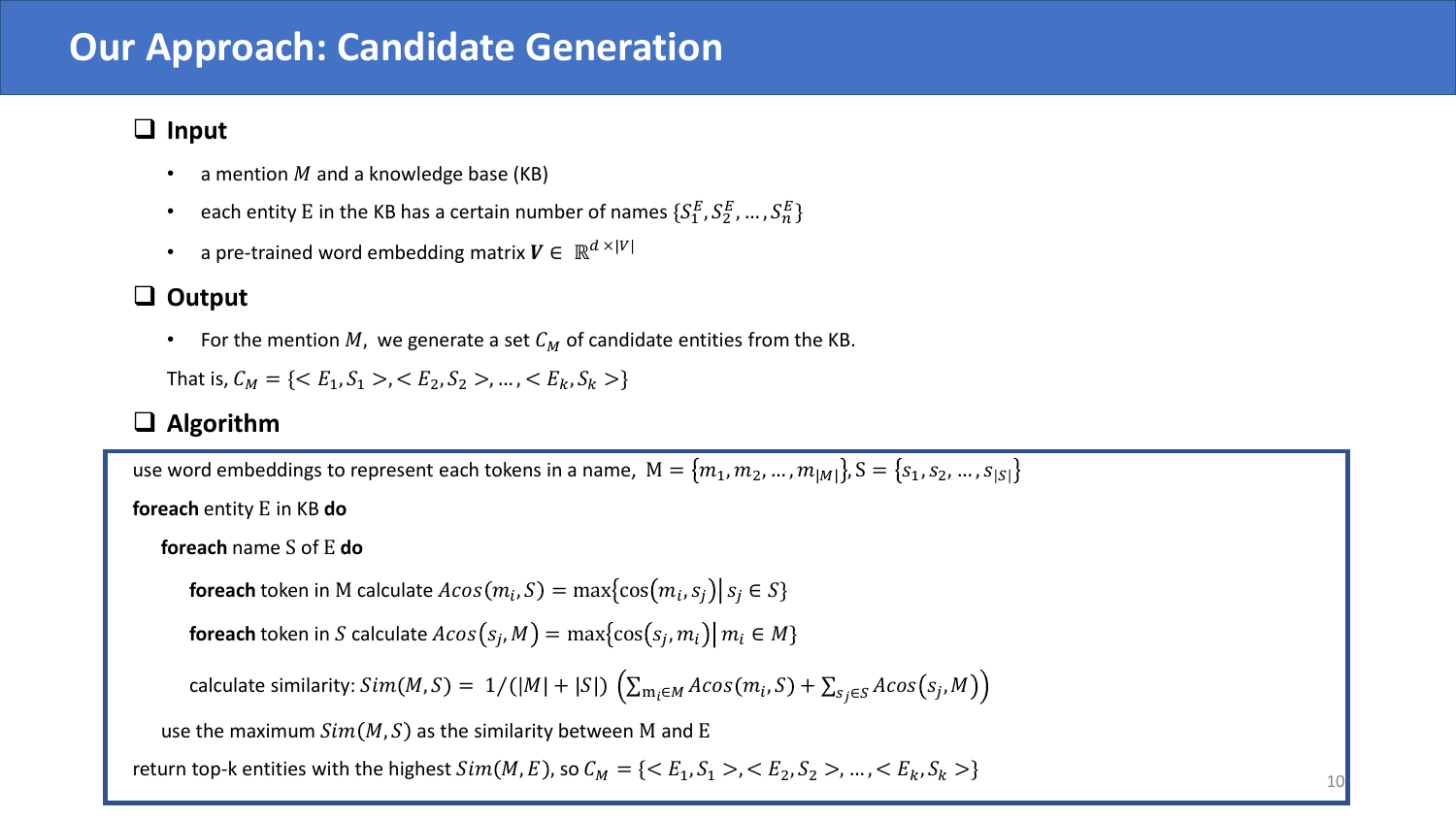# **Our Approach: Candidate Generation**



| <b>Dataset</b> | <b>ShARe/CLEF</b> | <b>NCBI</b> | <b>ADR</b> |
|----------------|-------------------|-------------|------------|
| Recall         | 97.79%            | 94.27%      | 96.66%     |

We generate 20 candidates for each mention across these three datasets. The table shows the recall score of our method of candidate generation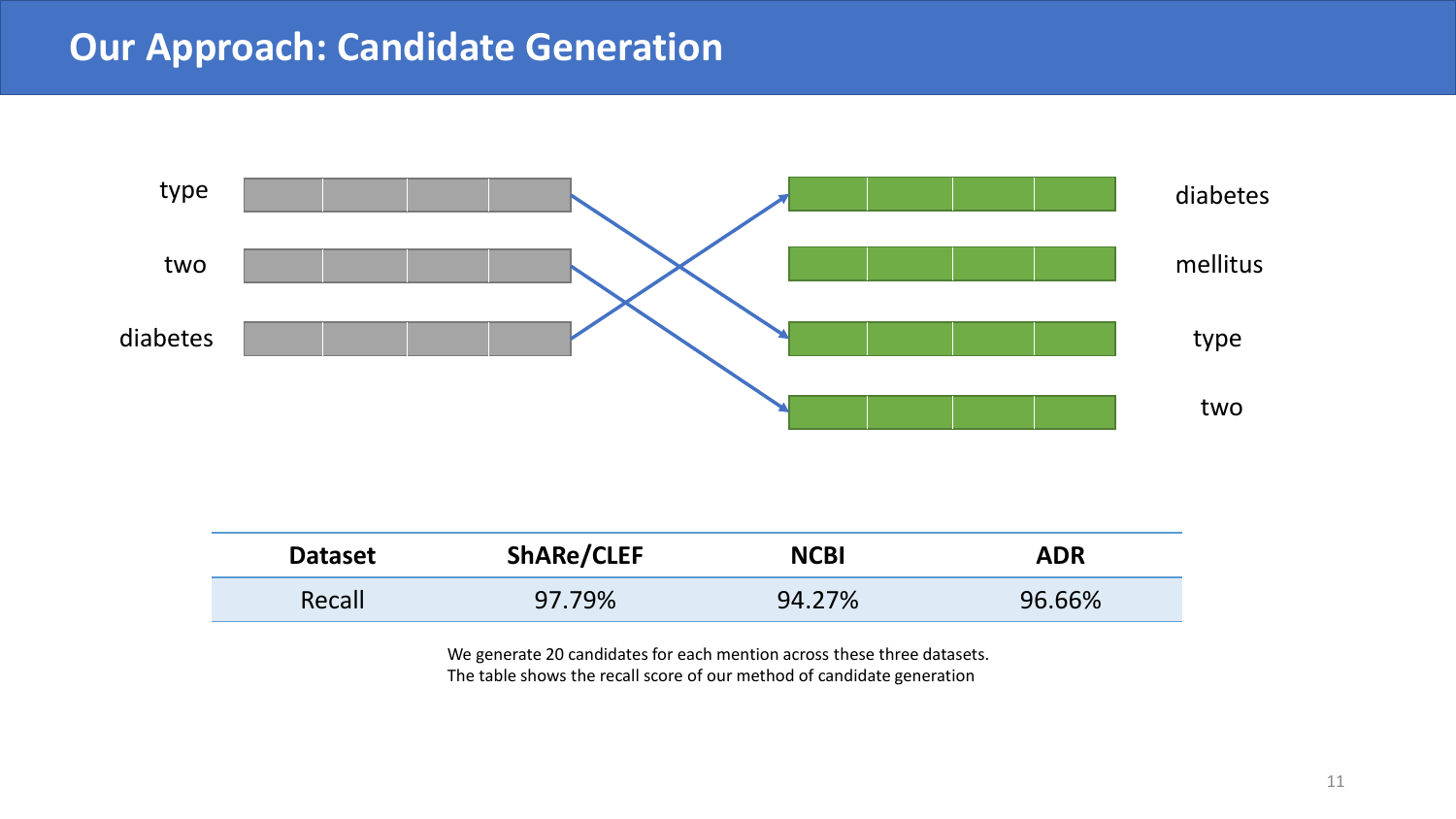### **Our Approach: Ranking Model**

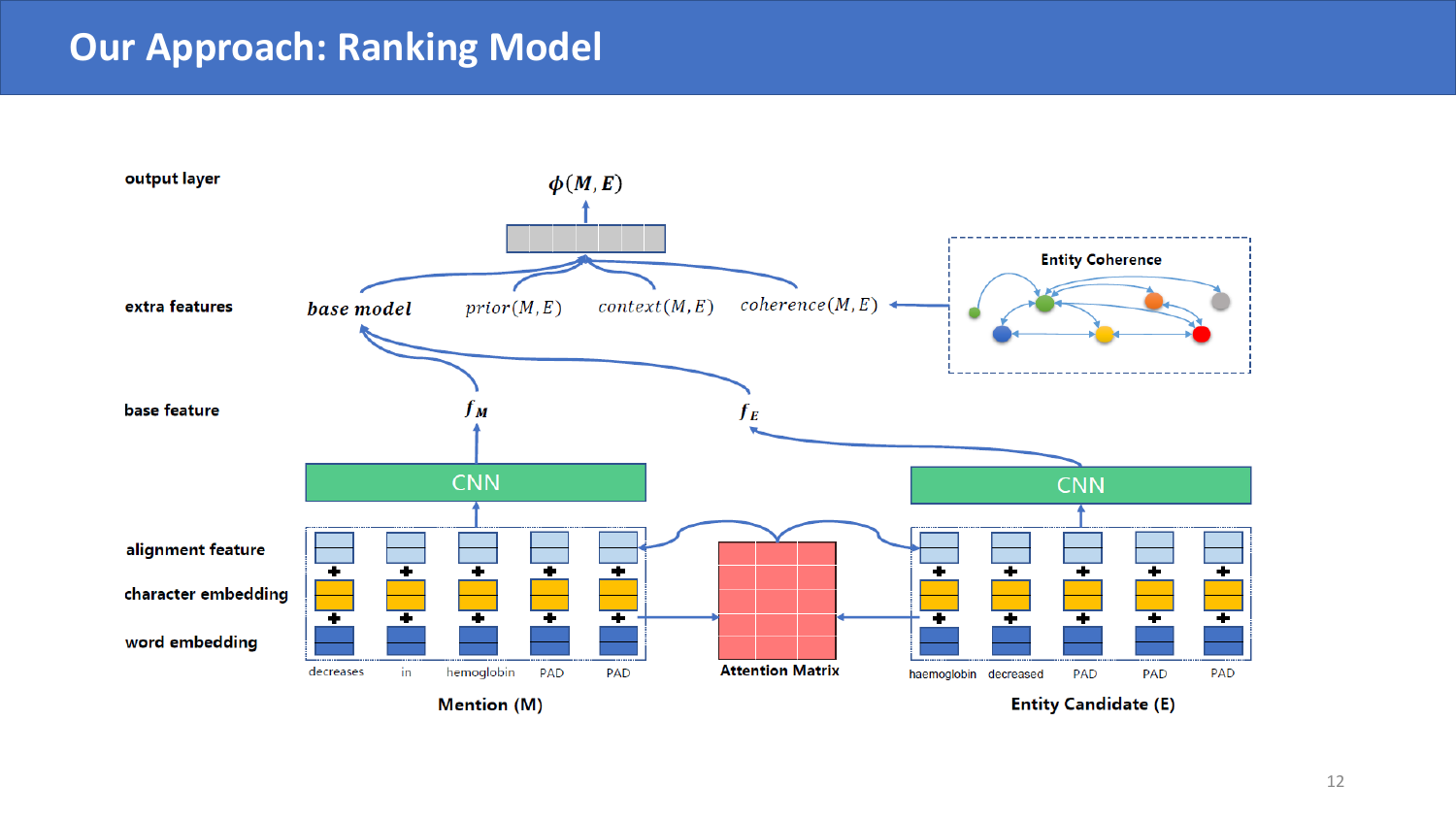### **Our Approach: Alignment Layer**



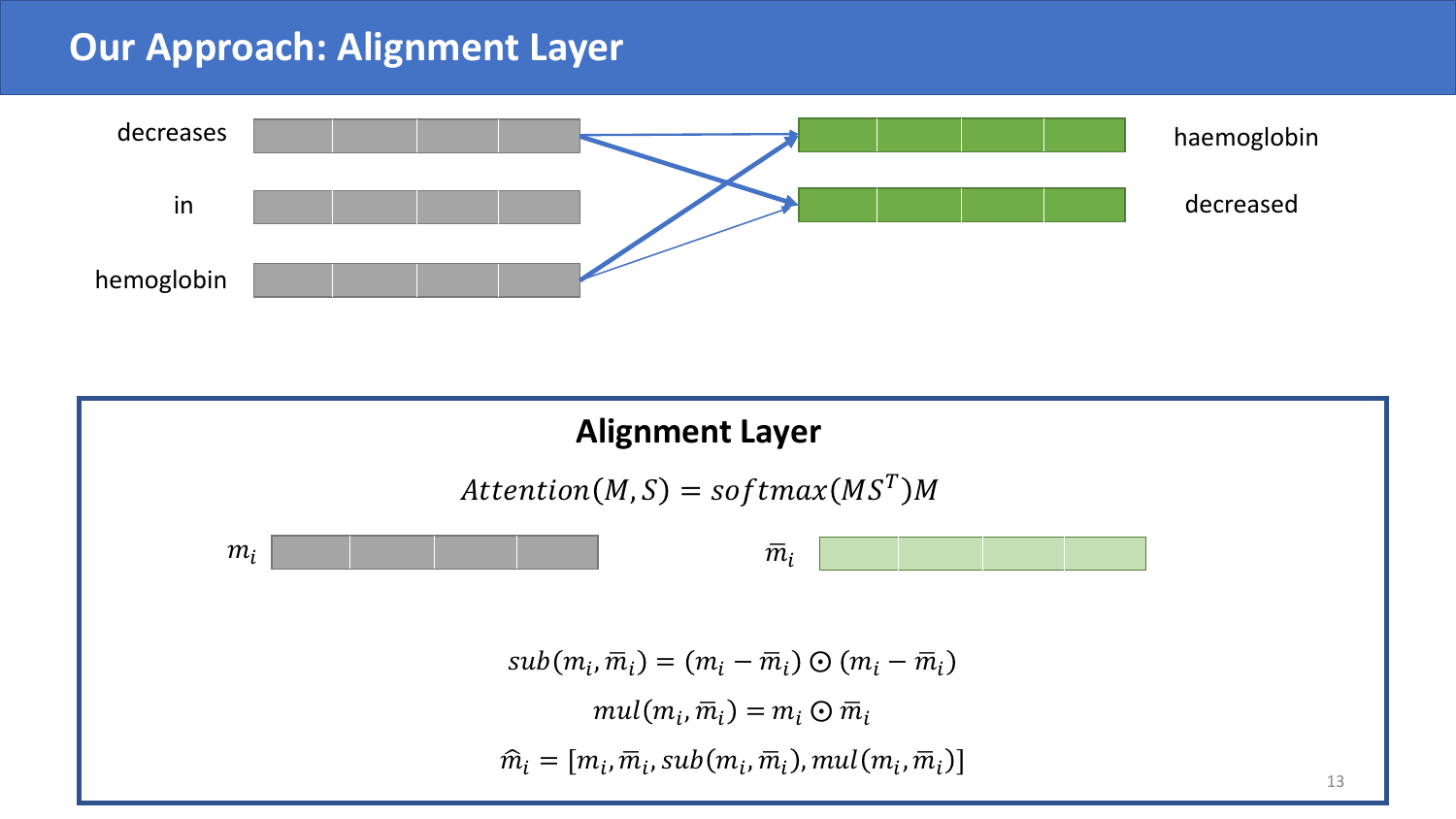# **Our Approach: CNN Layer**



$$
\hat{m}_i = [m_i, \overline{m}_i, sub(m_i, \overline{m}_i), mul(m_i, \overline{m}_i)]
$$

$$
f_M = CNN(\hat{m}_1, \hat{m}_2, ..., \hat{m}_M)
$$

$$
f_{\text{out}} = [f_M, f_E]
$$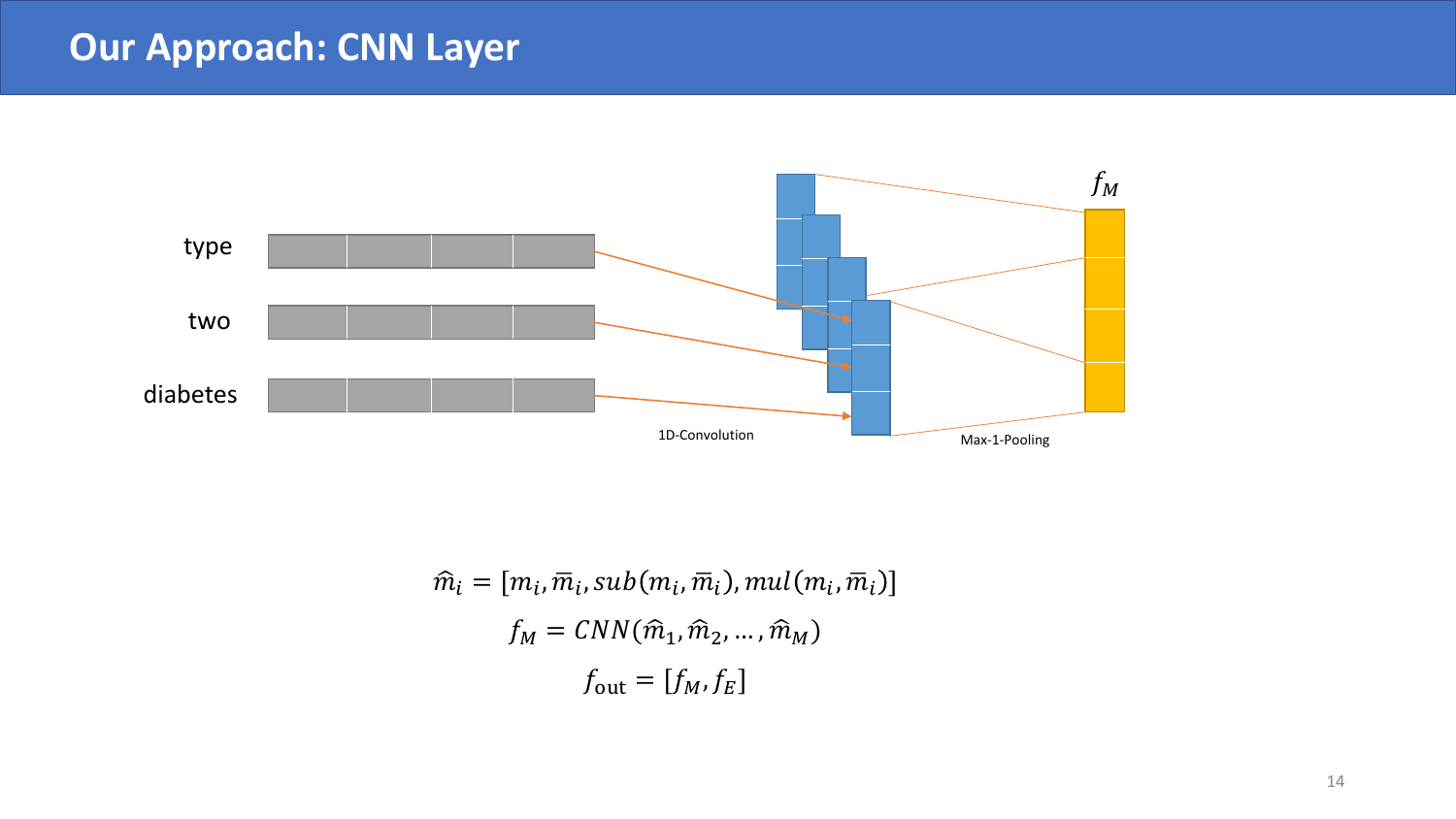#### **Our Approach: Extra Features**



 $context(M, E) = \cos(cxt_M, cxt_E)$  $f_{out} = [f_M, f_E, context(M, E)]$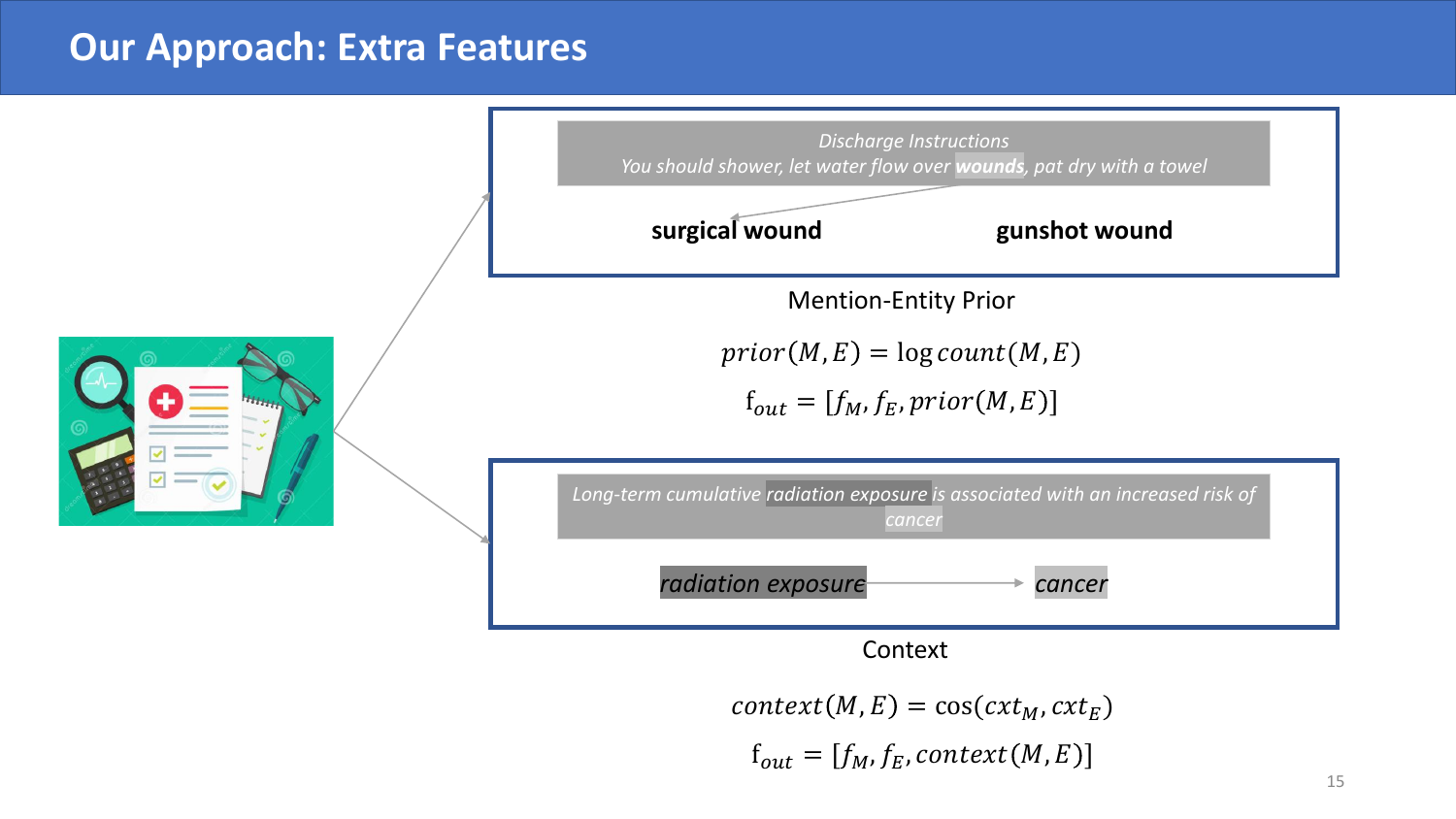### **Our Approach: Coherence Feature**

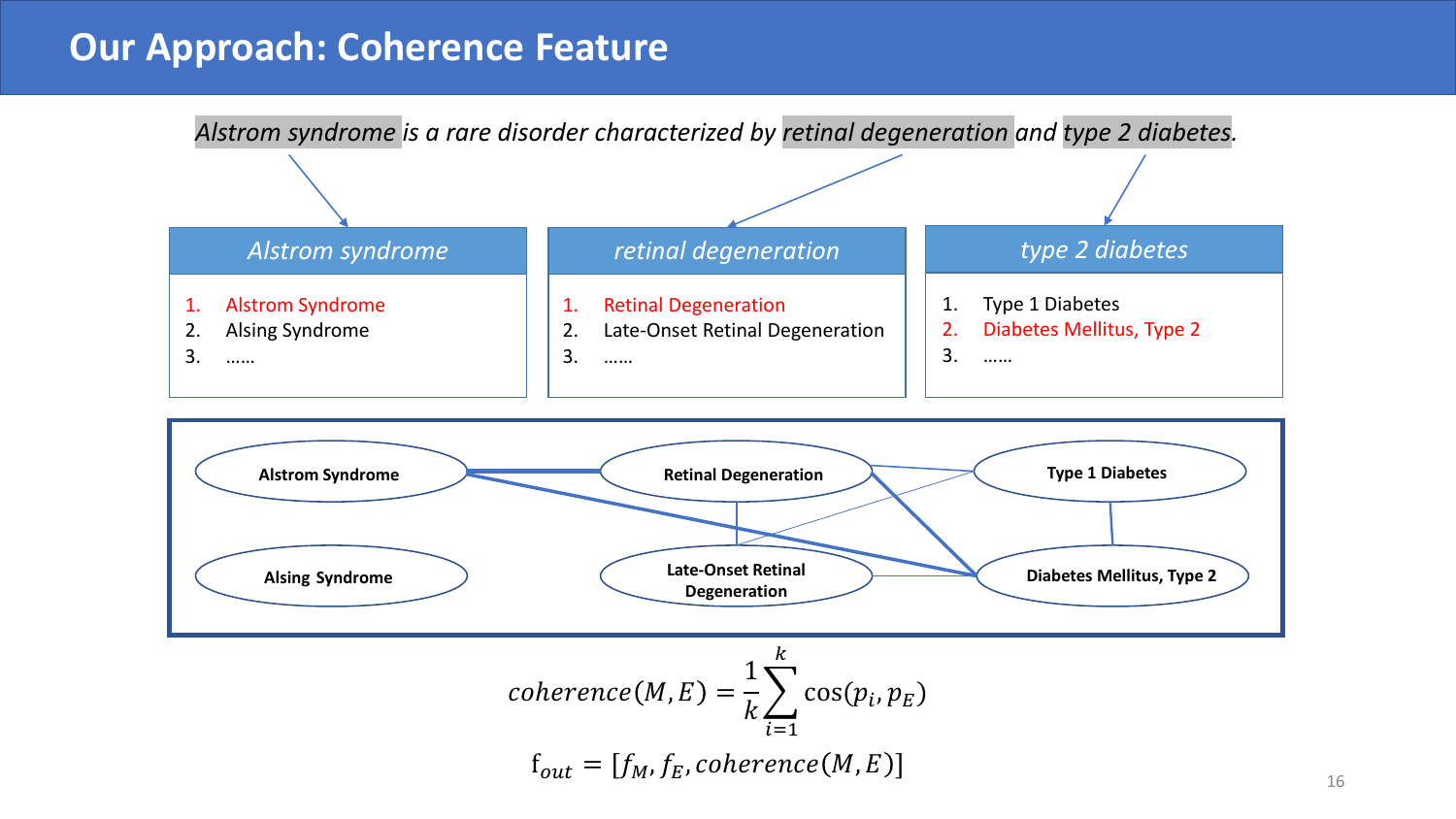# ❑ **Loss Function**

- $\phi(M, E) = sigmoid(W_2 ReLU(W_1 f_{\text{out}} + b_1) + b_2)$
- $\theta^* = \text{argmin}$  $\theta$  $\sum_{D \in \mathcal{D}} \sum_{M \in D} \sum_{E \in C} \max(0, \gamma + \phi(M, E^+) - \phi(M, E^-))$

# ❑ **The NIL Problem**

• When a mention does not correspond to any entity in the KB, we adopt a traditional threshold method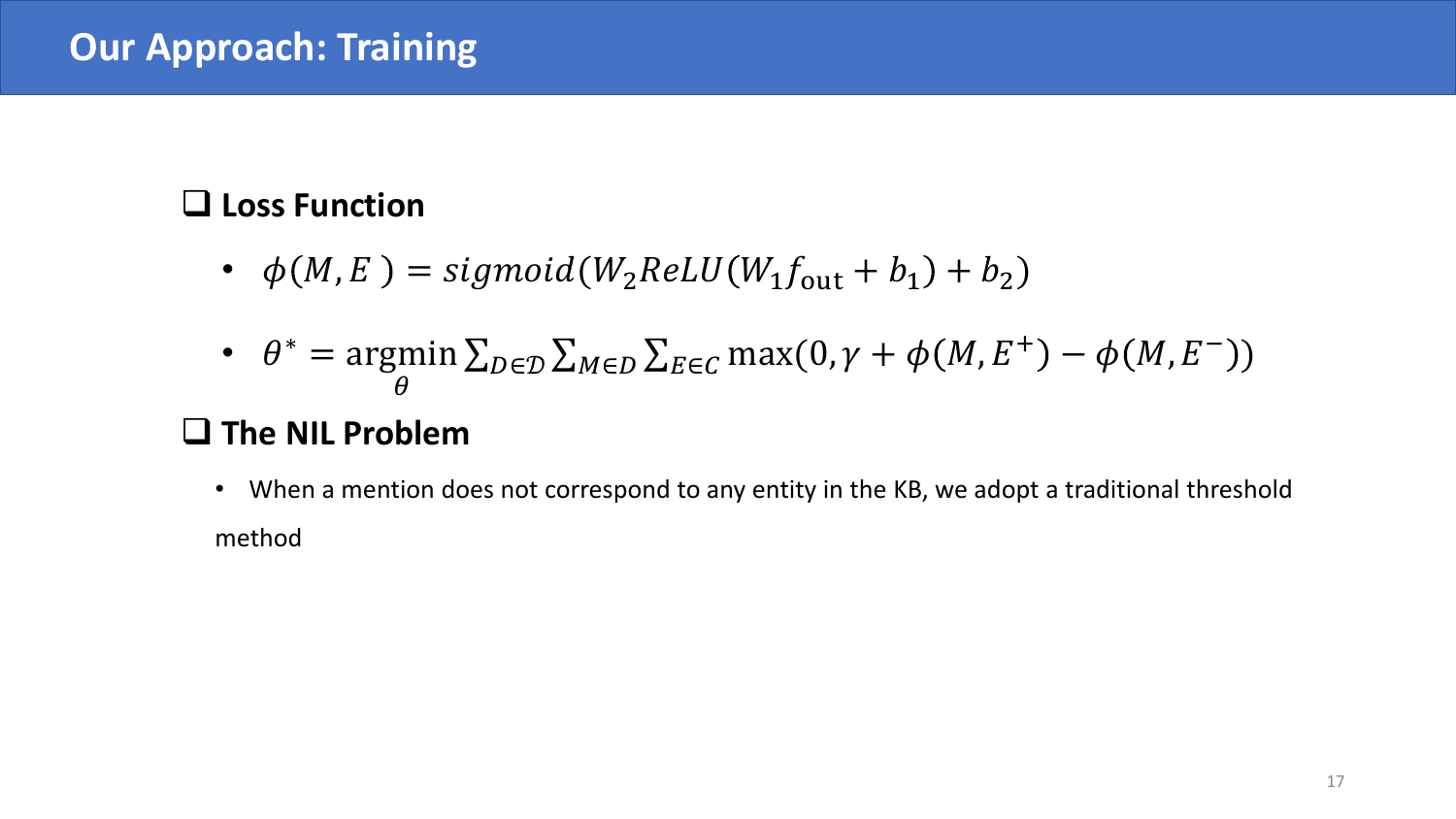### **Experiments**

#### ❑ **Dataset**

• ShARe/CLEF $^{[13]}$ , NCBI $^{[14]}$ , ADR

### ❑ **Metric**

- Top-1 Accuracy
- Binomial confidence interval (confidence level=0.05)

# ❑ **Competitors**

- Dnorm  $[4]$
- TaggerOne<sup>[5]</sup>
- Sieve-based Model<sup>[3]</sup>
- Learning to Rank<sup>[6]</sup>
- CNN-based Ranking<sup>[7]</sup>
- BERT-based Ranking<sup>[15]</sup>

|           | ShARe/CLEF |      |       | <b>NCBI</b> | ADR   |      |  |
|-----------|------------|------|-------|-------------|-------|------|--|
|           | train      | test | train | test        | train | test |  |
| documents | 199        | 99   | 692   | 100         | 101   | 99   |  |
| mentions  | 5816       | 5351 | 5921  | 964         | 7038  | 6343 |  |
| NIL       | 1641       | 1750 | O     | 0           | 47    | 18   |  |
| concepts  | 88140      |      | 9656  |             | 23668 |      |  |
| synonyms  | 42929      |      | 59280 |             | O     |      |  |

#### **Dataset Statistics**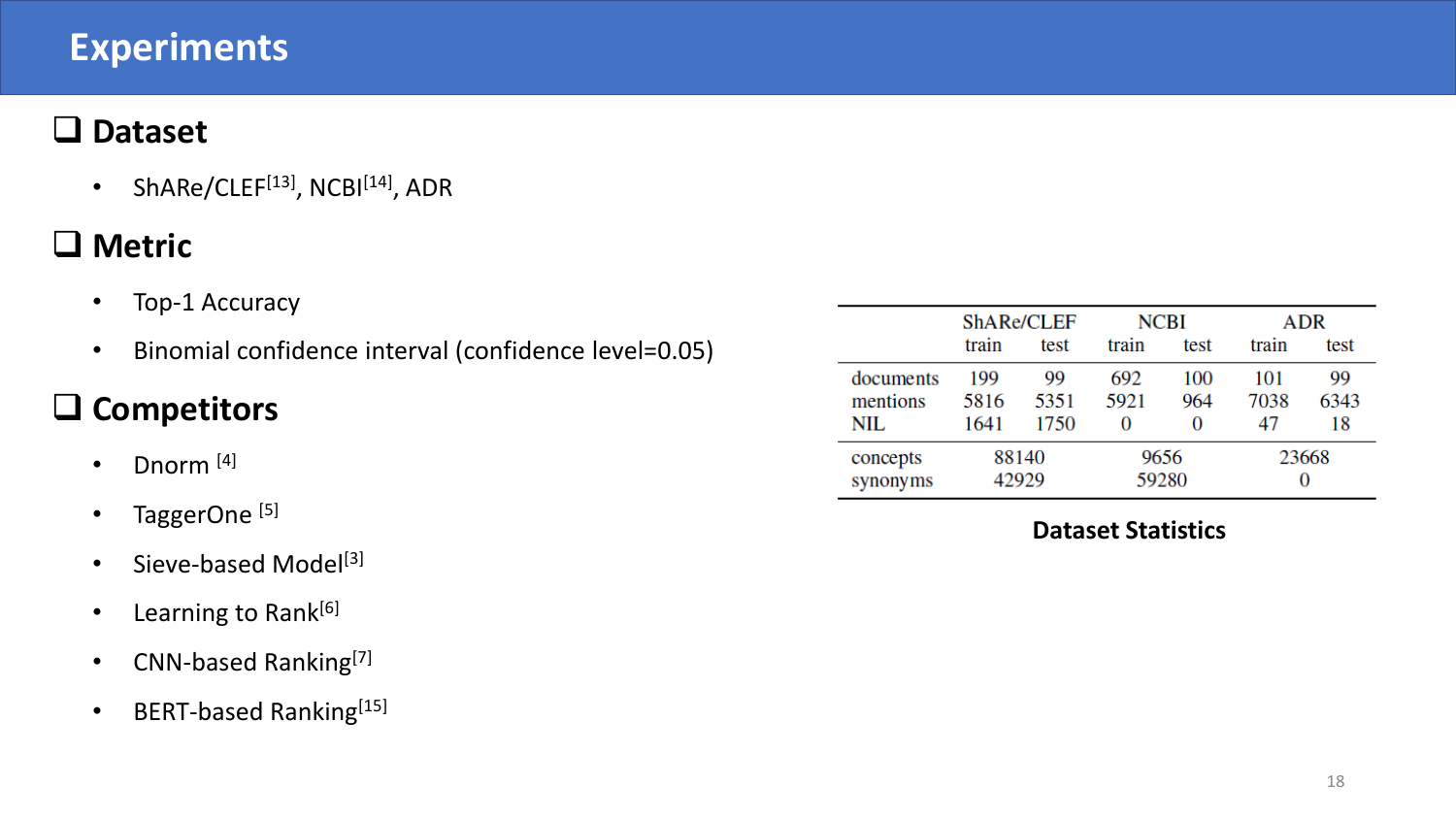#### **Our simple model is just as good as a BERT-based model**

| Model                                                  | ShARe/CLEF       | <b>NCBI</b>      | <b>ADR</b>       |
|--------------------------------------------------------|------------------|------------------|------------------|
| DNorm (Leaman, Islamaj Doğan, and Lu <sup>2013</sup> ) |                  | $82.20 \pm 4.05$ |                  |
| UWM (Ghiasvand and Kate 2014)                          | $89.50 \pm 1.38$ |                  |                  |
| Sieve-based Model (D'Souza and Ng 2015)                | $90.75 \pm 1.31$ | $84.65 \pm 3.84$ |                  |
| TaggerOne (Leaman and Lu <sup>2016</sup> )             |                  | $88.80 \pm 3.32$ |                  |
| Learning to Rank $(Xu et al. 2017)$                    |                  |                  | $92.05 \pm 1.12$ |
| CNN-based Ranking (Li et al. 2017)                     | $90.30 \pm 1.33$ | $86.10 \pm 3.63$ |                  |
| BERT-based Ranking (Ji. Wei. and Xul2020)              | $91.06 \pm 1.29$ | $89.06 \pm 3.32$ | $93.22 \pm 1.04$ |
| Our Base Model                                         | $90.10 \pm 1.35$ | $89.07 \pm 3.32$ | $92.89 \pm 1.06$ |
| Our Base Model + Extra Features                        | $90.43 \pm 1.33$ | $89.59 \pm 3.22$ | $93.00 \pm 1.06$ |

We compute a binomial confidence interval for each model (at a confidence level of

0.05), based on the total number of mentions and the number of correctly mapped mentions.

Results in gray are not statistically different from the top result.

In other words, the available data cannot demonstrate that sampling a new test set on the same task would not lead to different order.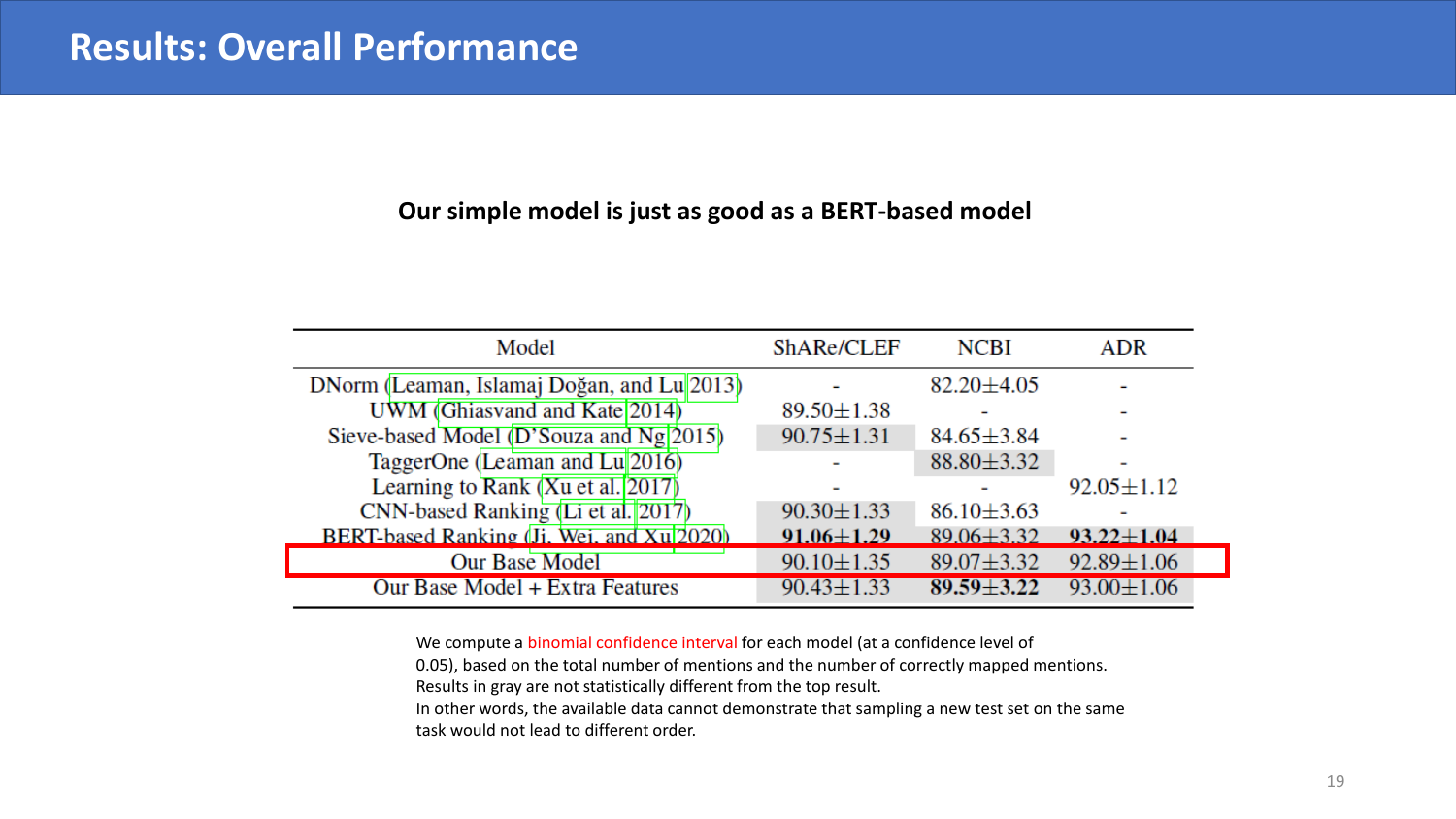#### **Results: Ablation study**

- **The removal of the Alignment layer causes the biggest drop**
- **Adding extra features is not necessary**

| Model                  | ShARe/CLEF | <b>NCBI</b> | <b>ADR</b> |
|------------------------|------------|-------------|------------|
| - Character Feature    | $-1.21$    | $-0.31$     | $-0.30$    |
| - Alignment Layer      | $-3.80$    | $-4.06$     | $-3.17$    |
| - CNN Layer            | $-1.87$    | $-0.93$     | $-0.35$    |
| Our Base Method        | 90.10      | 89.07       | 92.89      |
| + Mention-Entity Prior | $+0.33$    | $+0.04$     | $+0.03$    |
| $+$ Context            | $-0.09$    | $+0.21$     | $-0.24$    |
| + Coherence            | $-0.02$    | $+0.27$     | $+0.11$    |

The gray row is the accuracy of our base model

The above is effect of the removal of each component of our base model The below is the effect of addition of extra features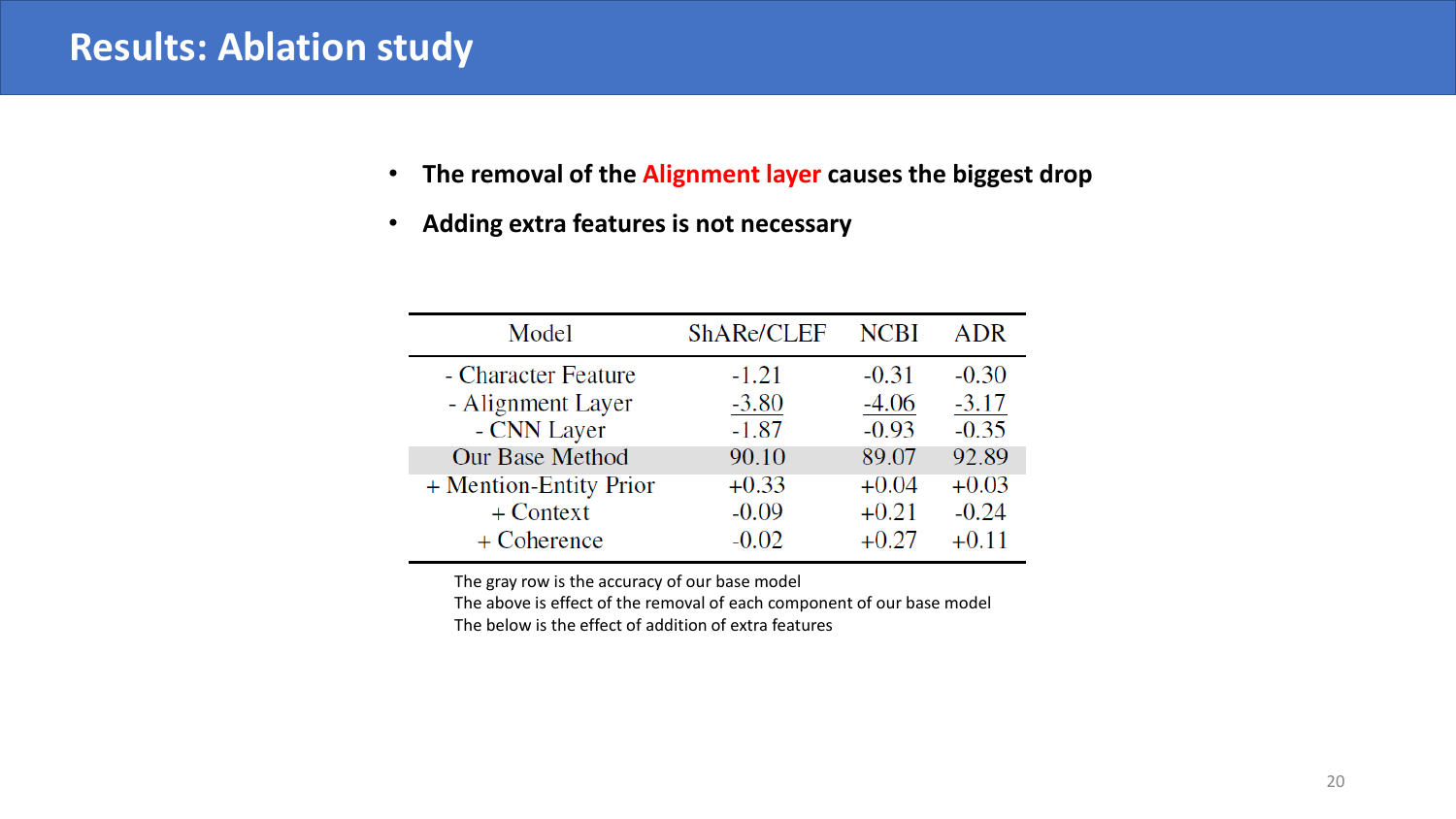#### **Results: Inference Time**

#### ❑ **Parameters and Inference Time**

- **Our model has 4.6M parameters, which is 1.6x to 72.9x smaller than the other models**
- **On average, our model is 6.4x faster than other BERT models, and our model is much lighter on the CPU.**

| Model                     | <b>Parameters</b> | ShARe/CLEF |            | <b>NCBI</b>      |            | ADR               |            | Avg   | Speedup |
|---------------------------|-------------------|------------|------------|------------------|------------|-------------------|------------|-------|---------|
|                           |                   | <b>CPU</b> | <b>GPU</b> | <b>CPU</b>       | <b>GPU</b> | CPU               | <b>GPU</b> |       |         |
| <b>BERT</b> (large)       | 340M              | 2230s      | 1551s      | 353s             | 285s       | 2736s             | 1968s      | 1521s | 12.3x   |
| <b>BERT</b> (base)        | 110M              | 1847s      | 446s       | 443s             | 83s        | 1666s             | 605s       | 848s  | 6.4x    |
| $T$ iny BERT <sub>6</sub> | 67M               | 1618s      | 255s       | 344 <sub>s</sub> | 42s        | 2192 <sub>s</sub> | 322s       | 796s  | 6.0x    |
| MobileBERT (base)         | 25.3M             | 1202s      | 330s       | 322s             | 58s        | 1562s             | 419s       | 649s  | 4.7x    |
| <b>ALBERT</b> (base)      | 12M               | 836s       | 129s       | 101s             | 24s        | 1192s             | 170s       | 409s  | 2.6x    |
| <b>Our Base Model</b>     | 4.6M              | 181s       | 131s       | 38s              | 22s        | 196s              | 116s       | 114s  |         |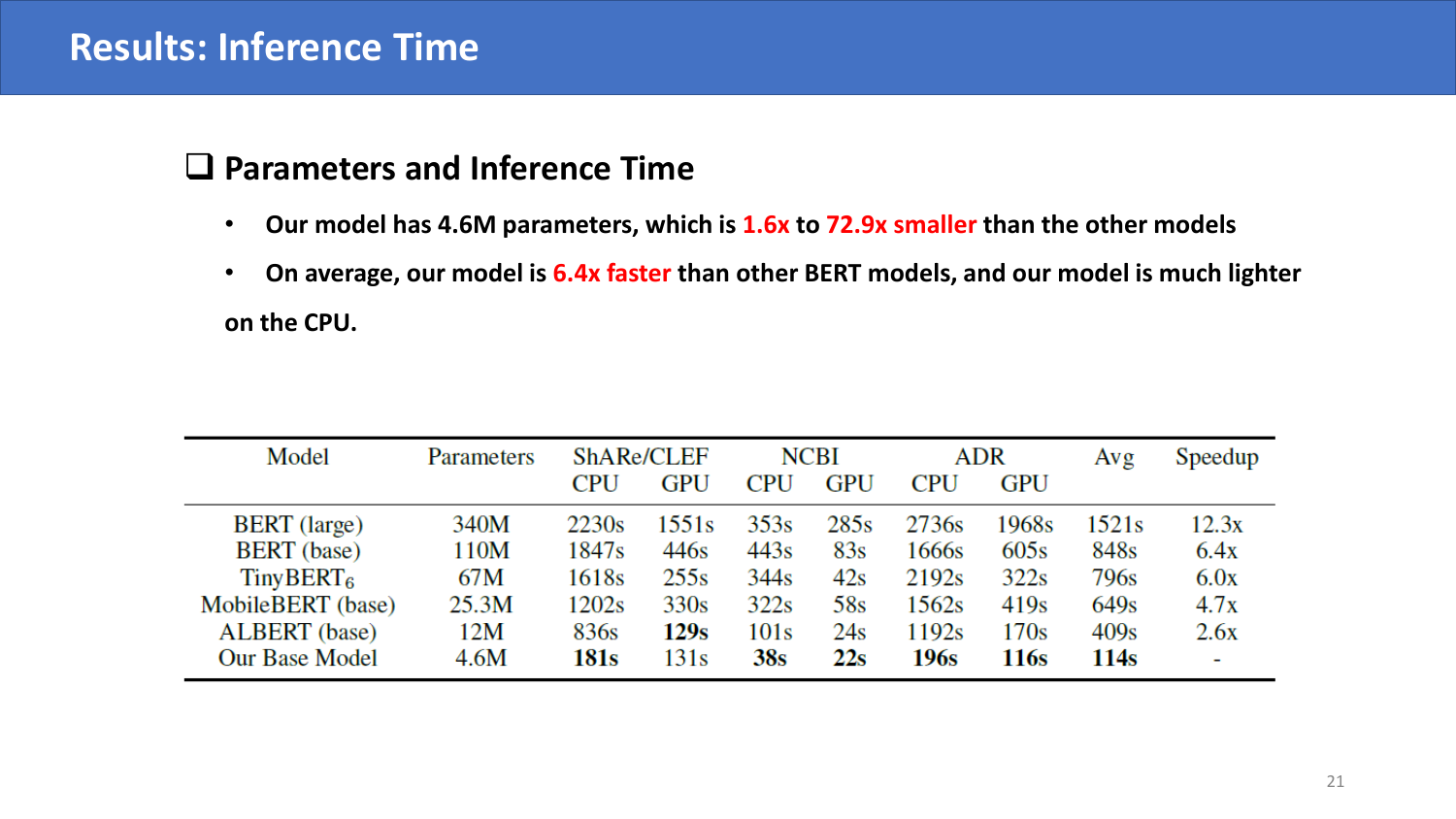# **A Lightweight Neural Model for Biomedical Entity Linking**

#### ❑ **Contribution**

- Propose a **simple** and **lightweight** neural model for biomedical entity linking
- Achieve a performance that is **statistically indistinguishable** from the BERT-based model
- **23x smaller** and **6.4x faster** than BERT-based models

#### ❑ **Future Work**

- How to Automatically assigning a weight for each word in the mentions and entity names
- Introduce GCN to capture the coherence among entities

#### ❑ **Paper and code**

- <https://arxiv.org/pdf/2012.08844.pdf>
- <https://github.com/tigerchen52/Biomedical-Entity-Linking>









[Lihu Chen](https://chenlihu.com/) [Gaël Varoquaux](http://gael-varoquaux.info/) [Fabian Suchanek](https://suchanek.name/)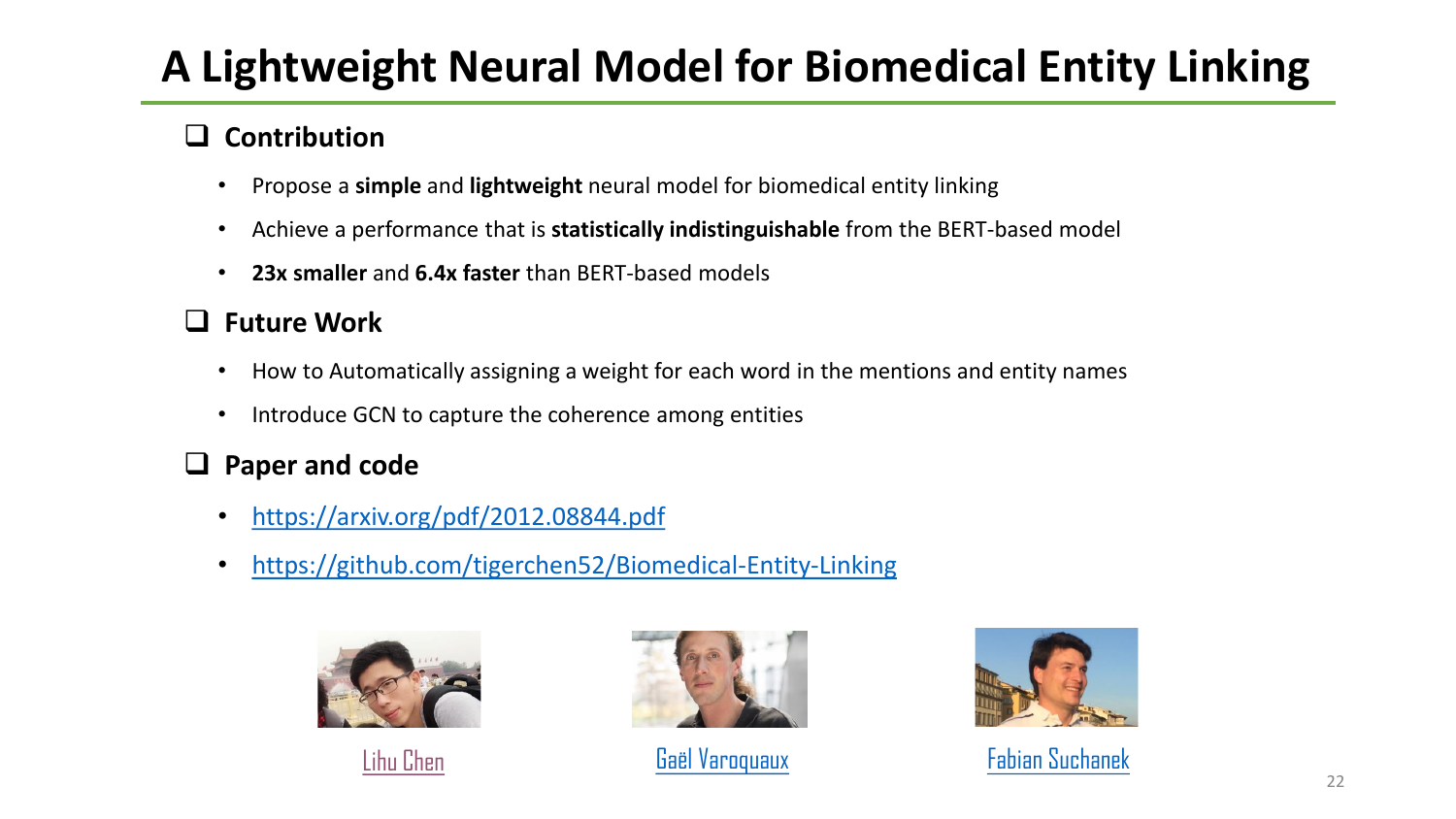#### **Performance in the face of typos**

| Model                       | Original ADR $10\%$ 30% 50% |  |                                                                | 70% | $90\%$ |
|-----------------------------|-----------------------------|--|----------------------------------------------------------------|-----|--------|
| + Ordering Change<br>+ Typo | 92.89<br>92.89              |  | 92.46 92.44 92.23 92.57 92.31<br>92.29 91.87 91.64 91.67 91.39 |     |        |

#### **Model Performance as Data grows**



The model is not limited by it's simplicity and the model is not limited by it's simplicity